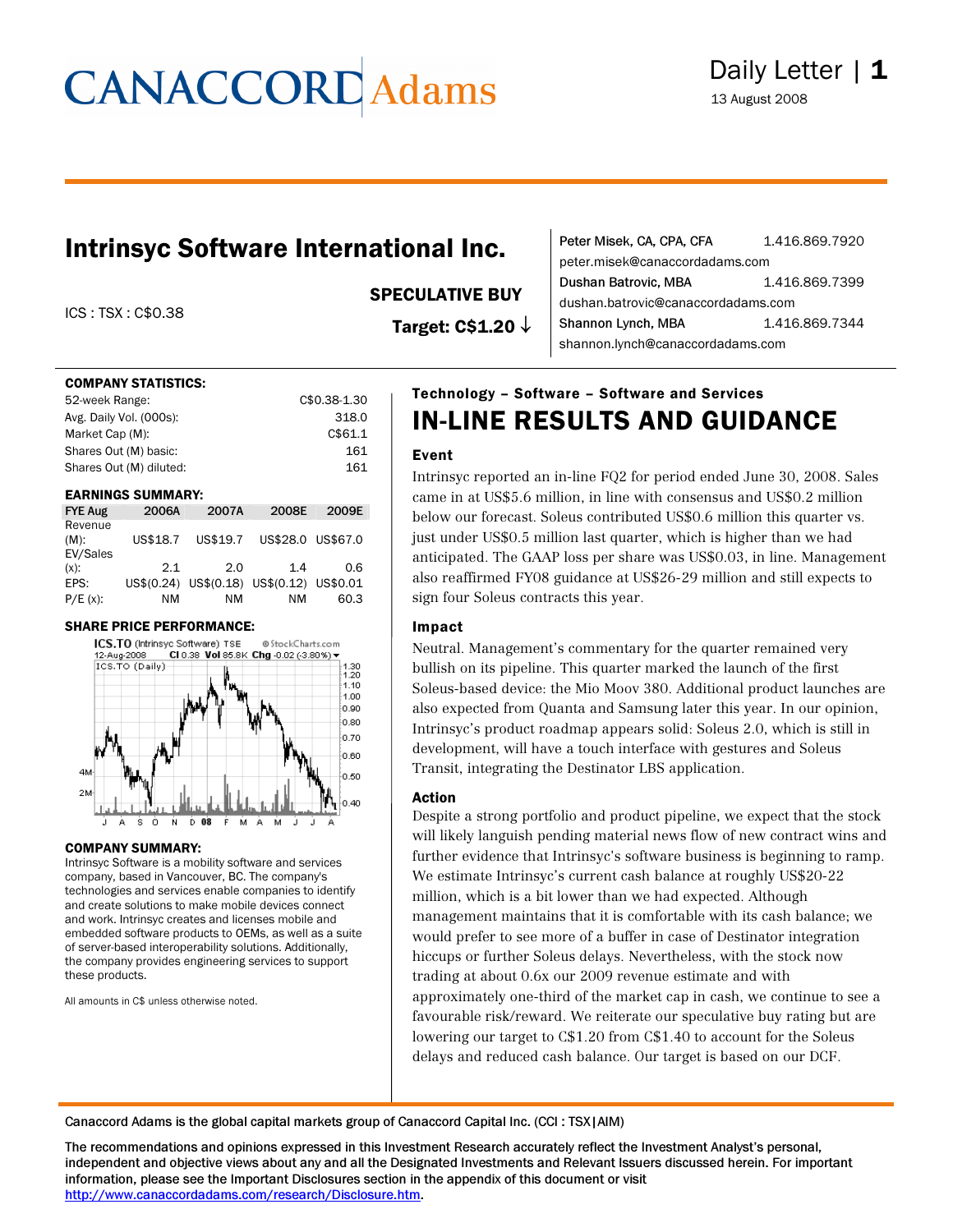#### Outlook and recommendation

As expected, Intrinsyc reported an in-line FQ2 with few surprises. Management also reaffirmed its fiscal 2008 sales forecast at US\$26-29 million and still expects to sign four Soleus contracts this year. Management's commentary for the quarter remained very bullish on its pipeline. This quarter marked the launch of MiTAC International's Mio Moov 380 the first Soleus-based device shipped. Furthermore, management stated that it still expects product launches from Quanta and Samsung later this year. In our opinion, Intrinsyc's product roadmap appears solid: Soleus 2.0, which is still in development, will have a touch interface with gestures and Soleus Transit, integrating the Destinator LBS application.

Despite a strong portfolio and product pipeline, we expect that the stock will likely languish pending material news flow of new contract wins and further evidence that Intrinsyc's software business is beginning to ramp. Management did state that the MSI product is delayed and that it has no visibility as to when it may be commercially available. We estimate Intrinsyc's current cash balance at roughly US\$20-22 million, which is a bit lower than we had expected. Although management maintains that it is comfortable with its cash balance; we would prefer to see more of a buffer in case of Destinator integration hiccups or further Soleus delays.

Nevertheless, with the stock now trading at about 0.6x our 2009 revenue estimate and with approximately one-third of the market cap in cash, we continue to see a favourable risk/reward. We reiterate our SPECULATIVE BUY rating but are lowering our target to C\$1.20 from C\$1.40 to account for the Soleus delays and reduced cash balance. Our target is based on our DCF.

#### Q2/F08 results

Intrinsyc reported its Q2/F08 results with revenues of US\$5.6 million and a GAAP loss per share of US\$0.03. The top-line results were in line with consensus and missed our estimate by approximately US\$0.2 million. On the bottom line the loss of US\$0.03 was in line with our expectations and consensus.

Revenue in the quarter was driven by US\$4.0 million in wireless services revenue, US\$1.3 million in software licence revenue and US\$0.3 million in hardware revenue. Overall Soleus revenue, including services and support was US\$0.6 million, up from under US\$0.5 million in Q1/F08. This was split US\$295,000 for software licences and US\$285,000 for services.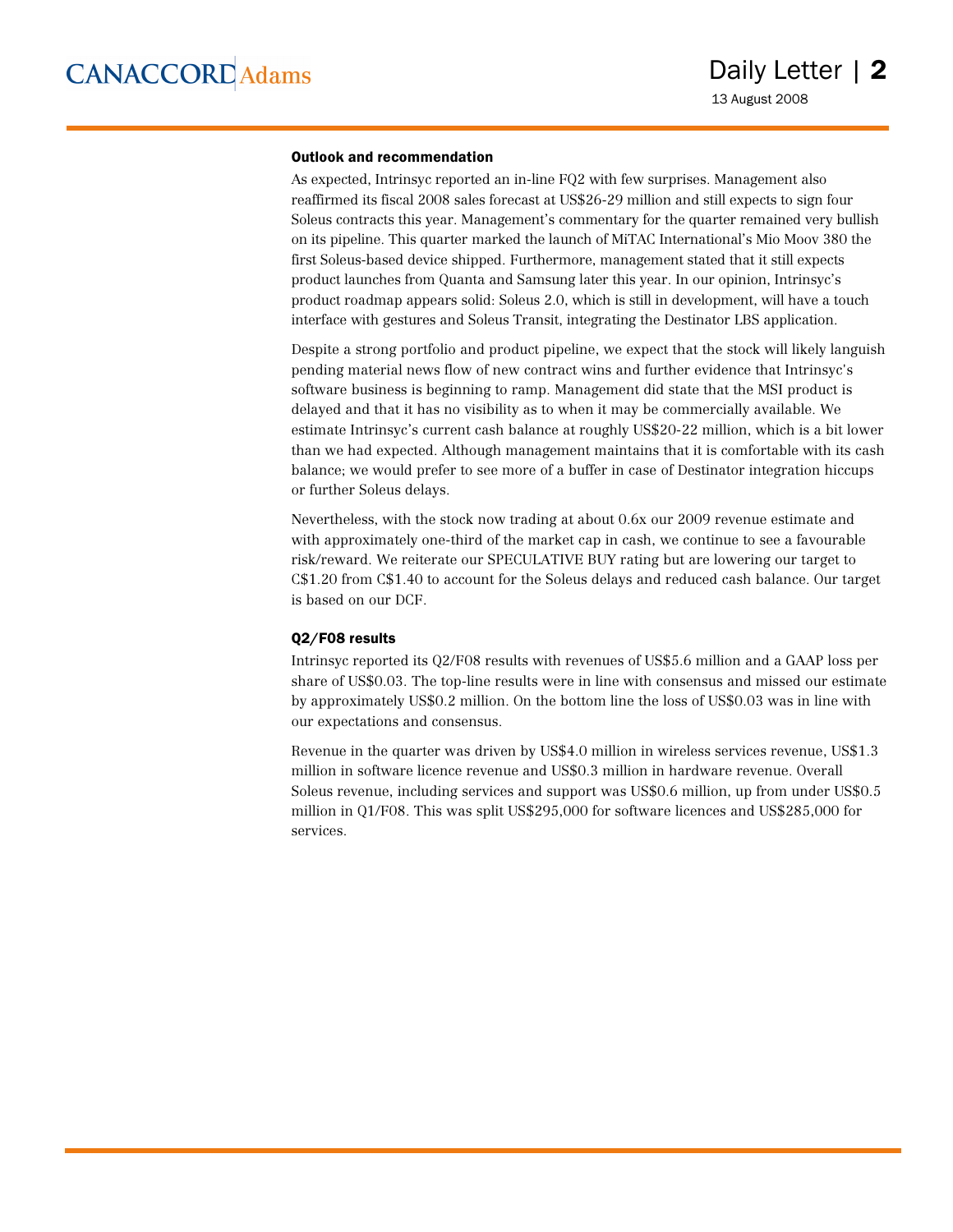### Daily Letter | 3

13 August 2008

| Figure 1: 02/F08 results                            |                    |                      |        |                    |                    |                  |                    |                      |
|-----------------------------------------------------|--------------------|----------------------|--------|--------------------|--------------------|------------------|--------------------|----------------------|
| (US\$ millions)                                     | 02/F08A            | CA<br><b>Q2/F08E</b> | B/(W)  | 01/F08A            | 02/F07A            | <b>Consensus</b> | % Change<br>Q/Q    | % Change<br>Y/Y      |
| Revenue                                             | 5.6                | 5.8                  | $-0.2$ | 5.6                | 4.5                | 5.6              | 0.2%               | 23.3%                |
| Gross Profit<br>% of Revenue                        | 2.6<br>46.9%       | 2.7<br>46.7%         | $-0.1$ | 2.5<br>45.7%       | 2.3<br>51.8%       |                  | 2.9%               | 11.7%                |
| Total Op Ex<br>% of Revenue                         | 7.0<br>125.1%      | 7.2<br>125.0%        | $-0.3$ | 6.7<br>120.9%      | 5.8<br>128.2%      |                  | 3.7%               | 20.3%                |
| <b>EBITDA</b><br>% of Revenue                       | $-3.9$<br>$-69.4%$ | $-4.0$<br>$-69.6%$   | 0.2    | $-3.5$<br>$-62.4%$ | $-3.2$<br>$-70.6%$ |                  | 11.3%              | 21.2%                |
| <b>GAAP Net Income</b><br>% of Revenue              | $-4.3$<br>$-76.4%$ | $-4.3$<br>$-75.0%$   | 0.1    | $-3.8$<br>$-69.1%$ | $-3.9$<br>$-85.7%$ |                  | 10.8%              | 9.8%                 |
| <b>GAAP EPS - diluted</b><br>Adjusted EPS - diluted | (0.03)<br>(0.03)   | (0.03)<br>(0.03)     | 0.0    | (0.03)<br>(0.03)   | (0.04)<br>(0.04)   | (0.03)           | $-3.8%$<br>$-3.3%$ | $-29.6%$<br>$-36.1%$ |

Source: Bloomberg, Canaccord Adams

#### Progress on Soleus

This quarter marked the launch of the first Soleus-enabled handset MiTAC International's Mio Moov 380; it launched in Taiwan in June and is scheduled to launch in Europe later this year. Also occurring this quarter, Intrinsyc announced the availability of the Soleus version 1.5 platform, which is designed to support media-rich 3G and 3.5G handsets and will be used as the platform for Quanta Computer's new mobile device that is expected to ship this fall. Management stated that it also expecting a mobile device launch by Samsung later this year. Regrettably, management announced that the MSI 5608, which was projected for commercial launch in Q2, has been delayed and that it has no visibility as to when the MSI may be commercially available.

During the quarter, Intrinsyc acquired Destinator Technologies, a wireless navigation software developer for GPS devices and handsets. Intrinsyc has signed over 20 new software licence agreements with navigation software customers since announcing the acquisition. In addition, Intrinsyc signed a global contract with Motorola to provide the GPS navigation application for the Motorola A1600 MING handset as well as other handsets based on the Destinator software product. In addition, we believe that Intrinsyc's product roadmap appears solid: Soleus 2.0, which is still in development, will have a touch interface with gestures and Soleus Transit, integrating the Destinator LBS application. On the conference call, management reaffirmed its four Soleus design wins target for this year.

#### Costs and margins

Gross margins in the quarter were 47% compared with 46% in the prior quarter and 52% in Q2/F07. The high comparable gross margin in Q2/F07 was due to a unique services contract that was completed with higher-than-typical margins. The improvement in gross margins over the prior period was a result of higher software revenues (23% of total revenue, up from 13% in the prior quarter) and improved execution on wireless services revenue.

Operating expenses for the period totalled US\$7.0 million vs. US\$6.7 million in the prior period and US\$5.8 million Y/Y. R&D costs were US\$2.7 million, or 48% of revenue, up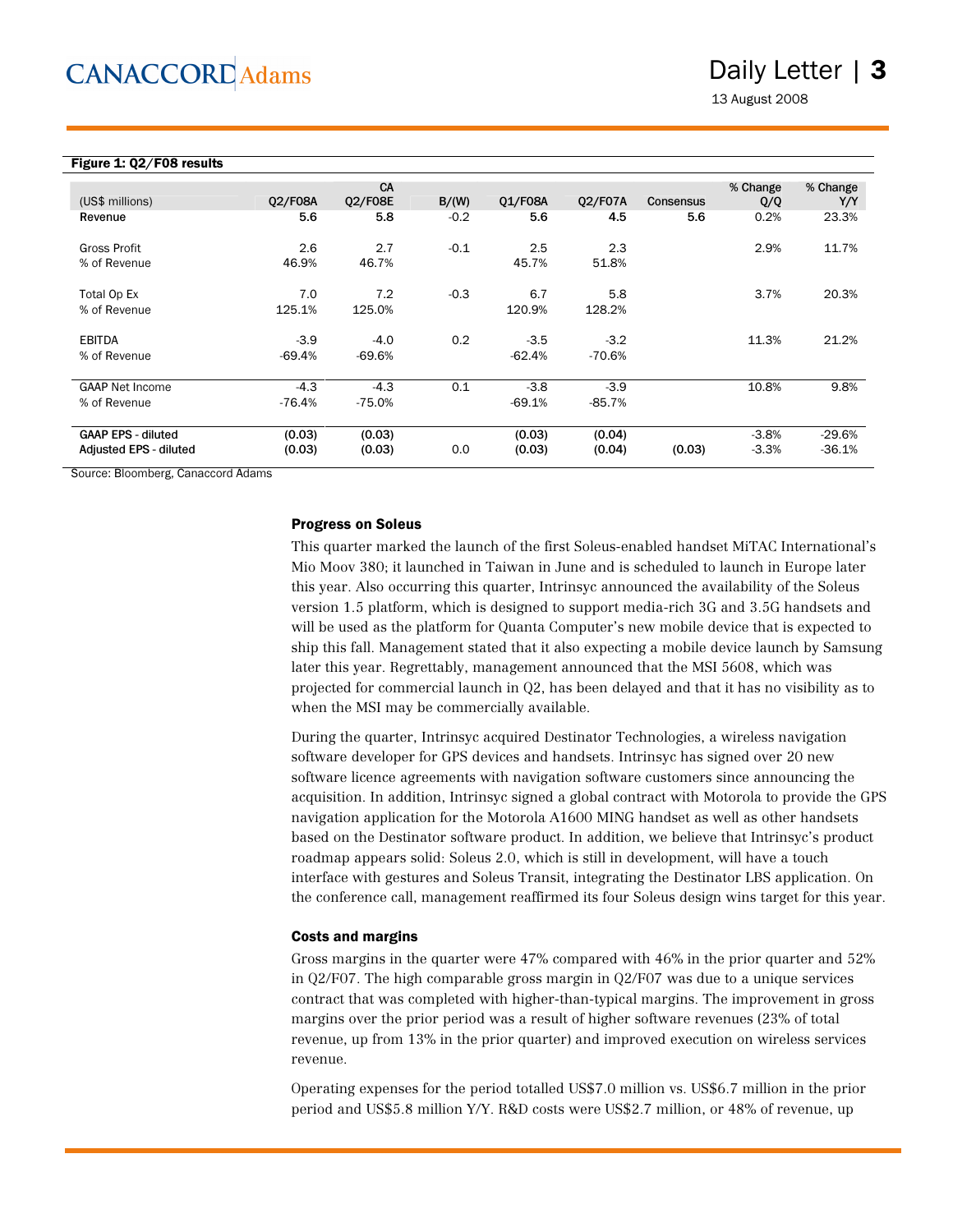from the prior period's US\$2.5 million (46% of revenue). G&A expenses came in at US\$1.8 million, or 32% of revenue, relatively flat compared with the prior period. Sales and marketing expenses were flat Q/Q at US\$1.8 million, or 33% of revenue.

#### Cash and cash flow

The company recorded free cash flow in the quarter of (US\$2.5 million), an improvement from last quarter's (US\$5.2 million). Subsequent to quarter-end, Intrinsyc completed its acquisition of Destinator for US\$15.9 million inclusive of estimated related transaction expenses. Intrinsyc paid US\$8.4 million in cash and issued 11 million in Intrinsyc common shares from treasury. As a result, we estimate Intrinsyc's current cash balance at roughly US\$20-22 million, or approximately US\$0.12-0.14 per share, which is a bit lower than we had expected. Although management maintains that it is comfortable with its cash balance; we would prefer to see more of a buffer in case of Destinator integration hiccups or further Soleus delays.

#### Estimate revisions

We are trimming our forward estimates on account of the Soleus delays and reduced cash balance observed this quarter. Our Q3 revenue estimate decreases slightly by US\$0.2 million to US\$8.0 million, while our EPS estimate remains static at (US\$0.03). Our F08 revenue estimate declines by US\$0.7 million to US\$28.0 million and our EPS estimate remains steady at (US\$0.12). Our F09 revenue estimate declines to US67.0 million from US\$69.8 million and our EPS estimate remains unchanged at one cent.

| <b>Figure 2: Estimate revisions</b> |        |            |            |
|-------------------------------------|--------|------------|------------|
|                                     | Q3/F08 | <b>F08</b> | <b>F09</b> |
| Revenue (M)                         |        |            |            |
| Revised                             | 8.0    | 28.0       | 67.0       |
| Original                            | 8.2    | 28.7       | 69.8       |
| <b>Adjusted EPS</b>                 |        |            |            |
| Revised                             | (0.03) | (0.12)     | 0.01       |
| Original                            | (0.03) | (0.12)     | 0.01       |

Source: Canaccord Adams

#### Valuation

Intrinsyc trades at 0.6x our new F09 revenue estimate of US\$67 million. This is based on our assumed current cash balance of US\$22 million and 161 million issued shares. Our 12 month target price of US\$1.20 translates into a 2.6x multiple, which we believe is reasonable given the company's growth profile.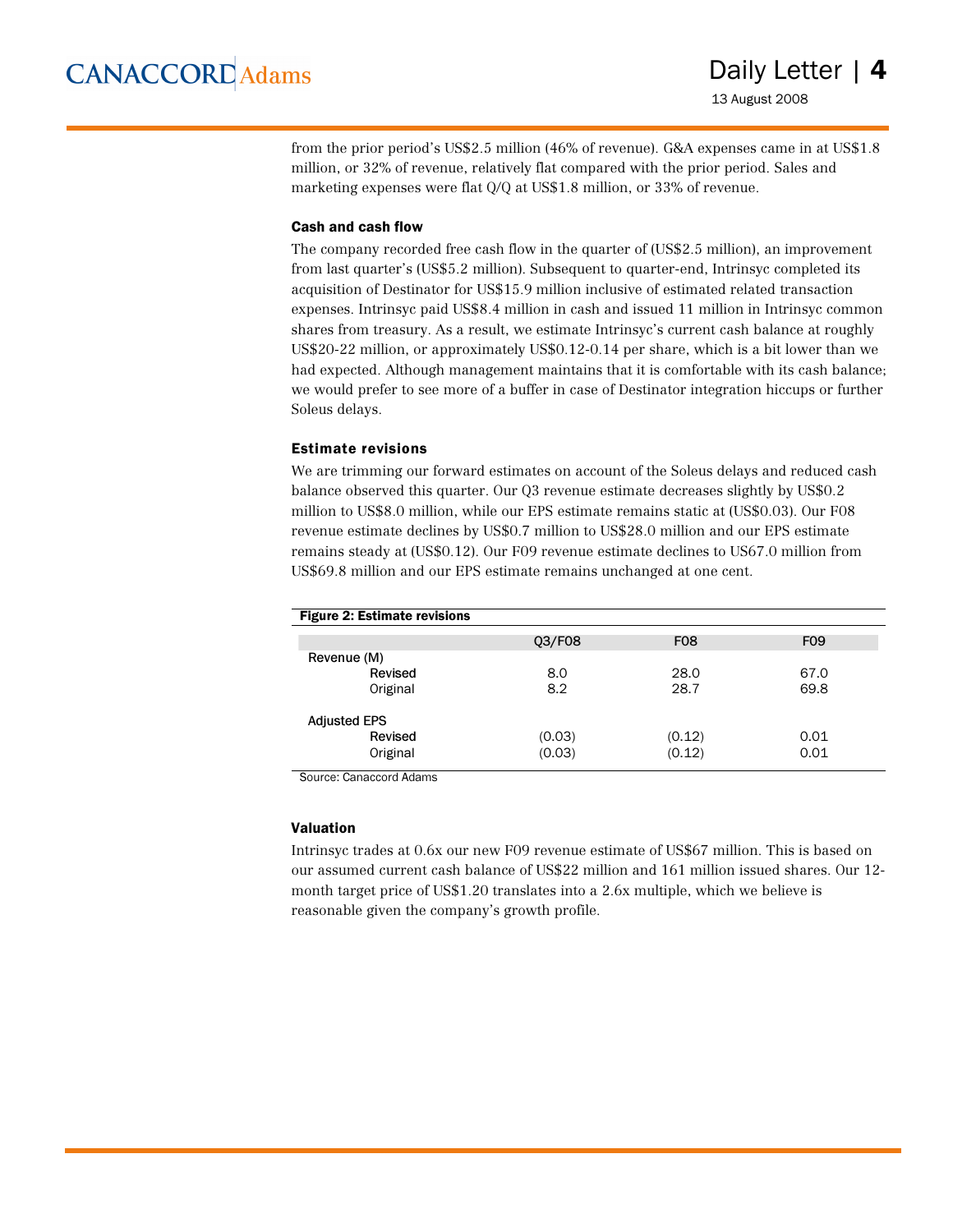13 August 2008

#### Figure 3: Comparables

|                    |               |         |             | Revenue |        |            | <b>EPS</b> |         |            | EV/Sales   |            | P/E          |              |
|--------------------|---------------|---------|-------------|---------|--------|------------|------------|---------|------------|------------|------------|--------------|--------------|
| Company            | <b>Ticker</b> | Ex.     | <b>LAST</b> | 2008    | 2009   | Growth     | 2008       | 2009    | Growth     | <b>F08</b> | <b>F09</b> | <b>F08</b>   | <b>F09</b>   |
| Access             | 4813          | $:$ TSE | 300         | 33      | 38     | 16%        | 305        | 4.378   | <b>NM</b>  | 4.8        | 4.1        | <b>NM</b>    | <b>NM</b>    |
| Call Genie         | GNE.          | ۰V:     | \$0.54      | 8       | 25     | <b>NM</b>  | $-0.20$    | $-0.05$ | <b>NM</b>  | 2.9        | 0.9        | <b>NM</b>    | <b>NM</b>    |
| Esmertec           | <b>ESMN</b>   | :EB     | SFr. 9.99   | 46      | 60     | 30%        | 0.37       | 0.65    | 75%        | 4.8        | 3.7        | 26.7         | 15.3         |
| <b>Red Hat</b>     | <b>RHT</b>    | :N      | \$23.23     | 673     | 807    | 20%        | 0.80       | 0.89    | 12%        | 6.1        | 5.1        | 29.1         | 26.1         |
| Research In Motion | <b>RIMM</b>   | ٠Q.     | \$128.29    | 11.667  | 15.992 | 37%        | 4.75       | 7.00    | 47%        | 6.1        | 4.4        | 27.0         | 18.3         |
| <b>Wind River</b>  | <b>WIND</b>   | :Q      | \$12.32     | 369     | 401    | 9%         | 0.43       | 0.53    | 24%        | 2.5        | 2.3        | 28.9         | 23.2         |
| Zi Corp            | <b>ZIC</b>    | :T      | \$0.35      | 15      | 15     | 3%         | 0.00       | 0.00    | <b>NM</b>  | 1.0        | 0.9        | <b>NM</b>    | <b>NM</b>    |
| Average<br>Median  |               |         |             |         |        | 19%<br>20% |            |         | 39%<br>36% | 4.5<br>4.8 | 3.4<br>3.9 | 27.9<br>27.9 | 20.7<br>20.8 |
| <b>Intrinsyc</b>   | ICS.          | :T      | \$0.38      | 28      | 67     | 139%       | $-0.12$    | 0.01    | <b>NM</b>  | 1.4        | 0.6        | <b>NM</b>    | 38.0         |
| Intrinsyc          | ICS.          | :T      | \$1.20      | 28      | 67     | 139%       | $-0.12$    | 0.01    | <b>NM</b>  | 6.1        | 2.6        | <b>NM</b>    | <b>NM</b>    |

Source: Bloomberg, Baseline, Canaccord Adams

#### Investment risks

The main risks to our outlook include the competitive environment intensifying, design wins taking longer than expected to close, design wins not translating into material revenue due to failed device launches, ESG division revenue erosion, and key management leaving the firm. Other risks include litigation, adverse F/X trends, slower-than-expected growth in the mobile device market, faster-than-expected ASP erosion at handset OEM/ODMs pressuring Intrinsyc's ASPs down significantly, and broader macroeconomic forces impacting the market.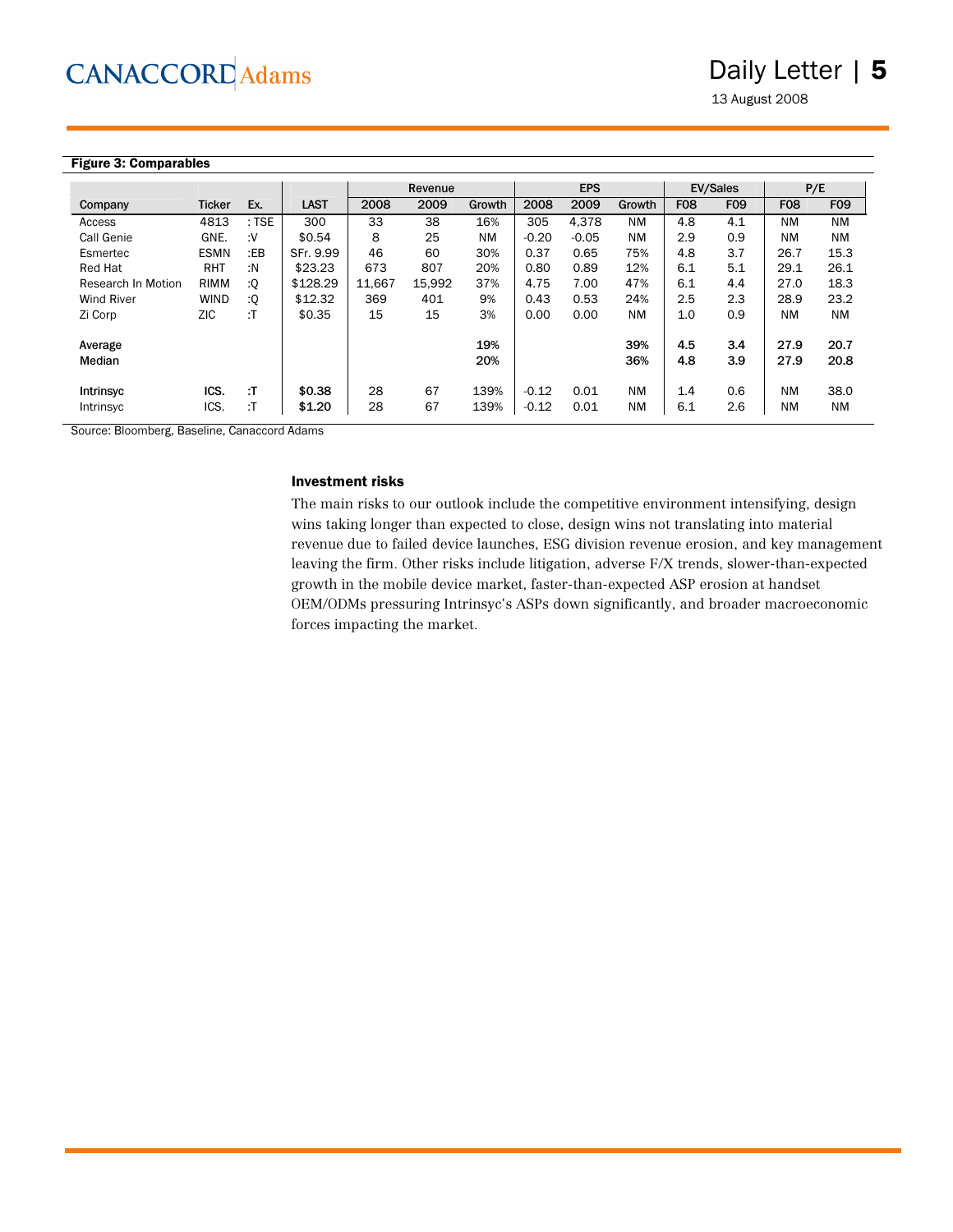### **APPENDIX: IMPORTANT DISCLOSURES**<br>**Analyst Certification:** Each author

Each authoring analyst of Canaccord Adams whose name appears on the front page of this investment research hereby certifies that (i) the recommendations and opinions expressed in this investment research accurately reflect the authoring analyst's personal, independent and objective views about any and all of the designated investments or relevant issuers discussed herein that are within such authoring analyst's coverage universe and (ii) no part of the authoring analyst's compensation was, is, or will be, directly or indirectly, related to the specific recommendations or views expressed by the authoring analyst in the investment research.

Site Visit: An analyst has visited Intrinsyc's material operations in Vancouver, BC, Canada. No payment or reimbursement was received from the issuer for the related travel costs.

#### Price Chart:\*



\* Price charts assume event 1 indicates initiation of coverage or the beginning of the measurement period.

| <b>Distribution of Ratings:</b>                           | Coverage Universe                                               |     | IB Clients |       |                                                                                                                                                                                                                                                                                                                                                                                                                                                                                                                              |
|-----------------------------------------------------------|-----------------------------------------------------------------|-----|------------|-------|------------------------------------------------------------------------------------------------------------------------------------------------------------------------------------------------------------------------------------------------------------------------------------------------------------------------------------------------------------------------------------------------------------------------------------------------------------------------------------------------------------------------------|
| Global Stock Ratings                                      | Rating                                                          | #   | $\%$       | %     |                                                                                                                                                                                                                                                                                                                                                                                                                                                                                                                              |
| (as of $5$ August 2008)                                   | Buy                                                             | 374 | 64.2%      | 35.8% |                                                                                                                                                                                                                                                                                                                                                                                                                                                                                                                              |
|                                                           | Speculative Buy                                                 | 59  | 10.1%      | 57.6% |                                                                                                                                                                                                                                                                                                                                                                                                                                                                                                                              |
|                                                           | Hold                                                            | 126 | 21.6%      | 21.4% |                                                                                                                                                                                                                                                                                                                                                                                                                                                                                                                              |
|                                                           | Sell                                                            | 24  | 4.1%       | 12.5% |                                                                                                                                                                                                                                                                                                                                                                                                                                                                                                                              |
|                                                           |                                                                 | 583 | 100.0%     |       |                                                                                                                                                                                                                                                                                                                                                                                                                                                                                                                              |
| <b>Canaccord Ratings</b><br>System:                       | designated investment or the relevant issuer.                   |     |            |       | BUY: The stock is expected to generate risk-adjusted returns of over 10% during the next 12 months.<br>HOLD: The stock is expected to generate risk-adjusted returns of 0-10% during the next 12 months.<br><b>SELL</b> : The stock is expected to generate negative risk-adjusted returns during the next 12 months.<br>NOT RATED: Canaccord Adams does not provide research coverage of the relevant issuer.<br>"Risk-adjusted return" refers to the expected return in relation to the amount of risk associated with the |
| <b>Risk Qualifier:</b>                                    | criteria. Investments in the stock may result in material loss. |     |            |       | <b>SPECULATIVE:</b> Stocks bear significantly higher risk that typically cannot be valued by normal fundamental                                                                                                                                                                                                                                                                                                                                                                                                              |
| Canaccord Adams Research Disclosures as of 13 August 2008 |                                                                 |     |            |       |                                                                                                                                                                                                                                                                                                                                                                                                                                                                                                                              |

#### Canaccord Adams Research Disclosures as of 13 August 2008

| $\omega$ ompany                                       | $0.011$ m $0.01$<br>DISCIOSUI C |
|-------------------------------------------------------|---------------------------------|
| Intrinsyc<br>mational:<br>Software<br>lnc.<br>-Interr | 11 L.<br>ູ                      |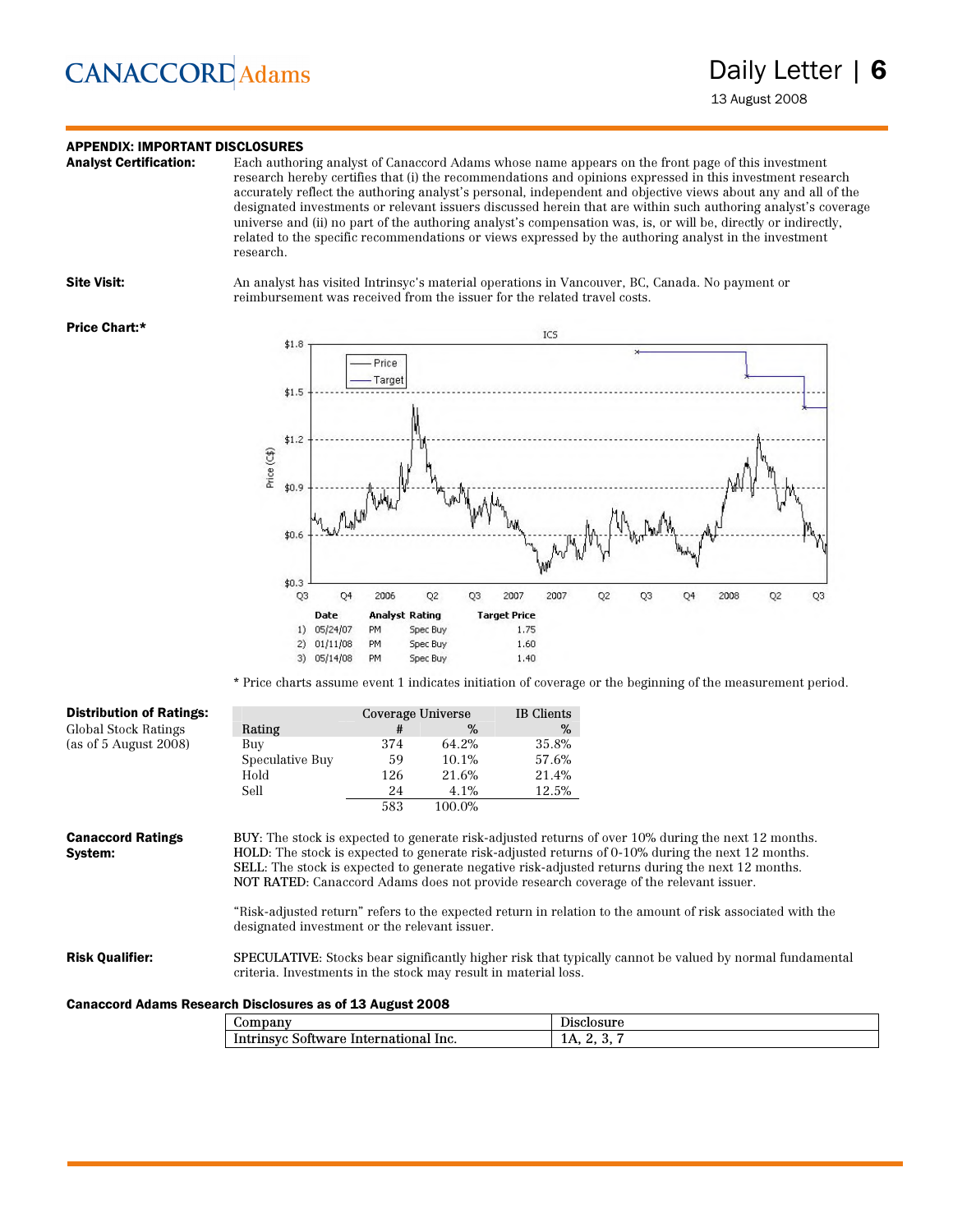### Daily Letter | **7**

13 August 2008

- **1** The relevant issuer currently is, or in the past 12 months was, a client of Canaccord Adams or its affiliated companies. During this period, Canaccord Adams or its affiliated companies provided the following services to the relevant issuer:
	- A. investment banking services.
	- B. non-investment banking securities-related services.
	- C. non-securities related services.
- 2 In the past 12 months, Canaccord Adams or its affiliated companies have received compensation for Corporate Finance/Investment Banking services from the relevant issuer.
- **3** In the past 12 months, Canaccord Adams or any of its affiliated companies have been lead manager, co-lead manager or co-manager of a public offering of securities of the relevant issuer or any publicly disclosed offer of securities of the relevant issuer or in any related derivatives.
- 4 Canaccord Adams acts as corporate broker for the relevant issuer and/or Canaccord Adams or any of its affiliated companies may have an agreement with the relevant issuer relating to the provision of Corporate Finance/Investment Banking services.
- 5 Canaccord Adams or any of its affiliated companies is a market maker or liquidity provider in the securities of the relevant issuer or in any related derivatives.
- 6 In the past 12 months, Canaccord Adams, its partners, affiliated companies, officers or directors, or any authoring analyst involved in the preparation of this investment research has provided services to the relevant issuer for remuneration, other than normal course investment advisory or trade execution services.
- 7 Canaccord Adams intends to seek or expects to receive compensation for Corporate Finance/Investment Banking services from the relevant issuer in the next six months.
- 8 The authoring analyst, a member of the authoring analyst's household, or any individual directly involved in the preparation of this investment research, has a long position in the shares or derivatives, or has any other financial interest in the relevant issuer, the value of which increases as the value of the underlying equity increases.
- **9** The authoring analyst, a member of the authoring analyst's household, or any individual directly involved in the preparation of this investment research, has a short position in the shares or derivatives, or has any other financial interest in the relevant issuer, the value of which increases as the value of the underlying equity decreases.
- **10** Those persons identified as the author(s) of this investment research, or any individual involved in the preparation of this investment research, have purchased/received shares in the relevant issuer prior to a public offering of those shares, and such person's name and details are disclosed above.
- 11 A partner, director, officer, employee or agent of Canaccord Adams and its affiliated companies, or a member of his/her household, is an officer, or director, or serves as an advisor or board member of the relevant issuer and/or one of its subsidiaries, and such person's name is disclosed above.
- 12 As of the month end immediately preceding the date of publication of this investment research, or the prior month end if publication is within 10 days following a month end, Canaccord Adams or its affiliate companies, in the aggregate, beneficially owned 1% or more of any class of the total issued share capital or other common equity securities of the relevant issuer or held any other financial interests in the relevant issuer which are significant in relation to the investment research (as disclosed above).
- 13 As of the month end immediately preceding the date of publication of this investment research, or the prior month end if publication is within 10 days following a month end, the relevant issuer owned 1% or more of any class of the total issued share capital in Canaccord Adams or any of its affiliated companies.
- **14** Other specific disclosures as described above.

Canaccord Adams is the business name used by certain subsidiaries of Canaccord Capital Inc., including Canaccord Adams Inc., Canaccord Adams Limited, and Canaccord Adams, a division of Canaccord Capital Corporation. Clients of Canaccord Adams, in the past 12 months, may have been clients of Canaccord Capital Corporation, Canaccord Capital (Europe) Limited, Canaccord Capital Corporation USA Inc., and/or Adams Harkness Financial Group Ltd.

The authoring analysts who are responsible for the preparation of this investment research are employed by Canaccord Adams, a securities broker-dealer with principal offices located in Vancouver, Calgary, Toronto, Montreal (all Canada), Boston, New York, San Francisco (all US) and London (UK).

In the event that this is compendium investment research (covering six or more relevant issuers), Canaccord Adams and its affiliated companies may choose to provide specific disclosures of the subject companies by reference, as well as its policies and procedures regarding the dissemination of investment research. To access this material or for more information, please send a request to Canaccord Adams Research, Attn: Disclosures, P.O. Box 10337 Pacific Centre, 2200-609 Granville Street, Vancouver, BC, Canada V7Y 1H2 or disclosures@canaccordadams.com.

The authoring analysts who are responsible for the preparation of this investment research have received (or will receive) compensation based upon (among other factors) the Corporate Finance/Investment Banking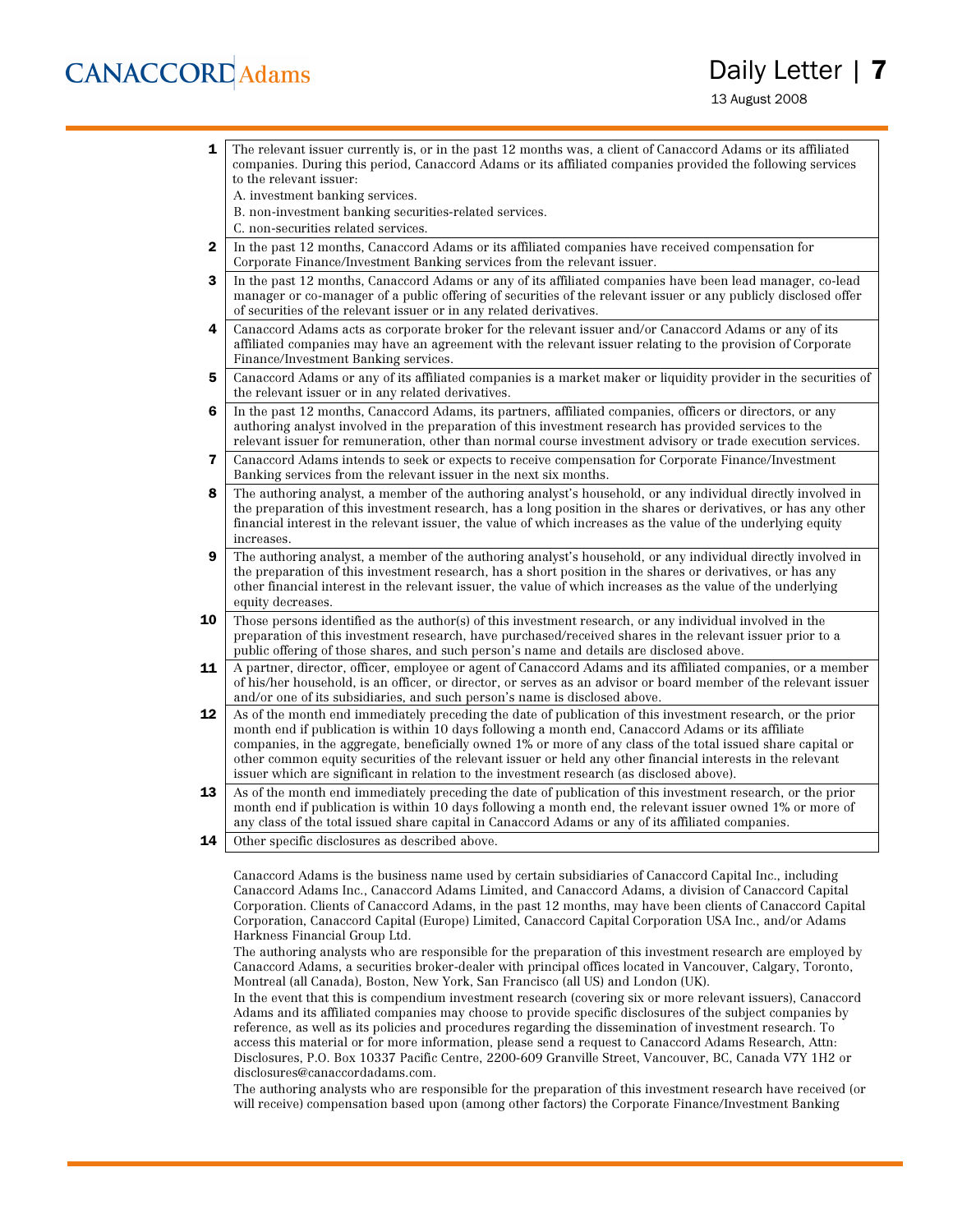13 August 2008

|                                               | revenues and general profits of Canaccord Adams. However, such authoring analysts have not received, and<br>will not receive, compensation that is directly based upon or linked to one or more specific Corporate<br>Finance/Investment Banking activities, or to recommendations contained in the investment research.<br>Canaccord Adams and its affiliated companies may have a Corporate Finance/Investment Banking or other<br>relationship with the company that is the subject of this investment research and may trade in any of the<br>designated investments mentioned herein either for their own account or the accounts of their customers, in<br>good faith or in the normal course of market making. Accordingly, Canaccord Adams or their affiliated<br>companies, principals or employees (other than the authoring analyst(s) who prepared this investment<br>research) may at any time have a long or short position in any such designated investments, Related<br>designated investments or in options, futures or other derivative instruments based thereon.<br>Some regulators require that a firm must establish, implement and make available a policy for managing<br>conflicts of interest arising as a result of publication or distribution of investment research. This investment<br>research has been prepared in accordance with Canaccord Adams' policy on managing conflicts of interest,<br>and information barriers or firewalls have been used where appropriate. Canaccord Adams' policy is<br>available upon request.                                                                                                                                                                                                                                                                        |
|-----------------------------------------------|-----------------------------------------------------------------------------------------------------------------------------------------------------------------------------------------------------------------------------------------------------------------------------------------------------------------------------------------------------------------------------------------------------------------------------------------------------------------------------------------------------------------------------------------------------------------------------------------------------------------------------------------------------------------------------------------------------------------------------------------------------------------------------------------------------------------------------------------------------------------------------------------------------------------------------------------------------------------------------------------------------------------------------------------------------------------------------------------------------------------------------------------------------------------------------------------------------------------------------------------------------------------------------------------------------------------------------------------------------------------------------------------------------------------------------------------------------------------------------------------------------------------------------------------------------------------------------------------------------------------------------------------------------------------------------------------------------------------------------------------------------------------------------------------------------------------------------------------|
|                                               | The information contained in this investment research has been compiled by Canaccord Adams from sources<br>believed to be reliable, but (with the exception of the information about Canaccord Adams) no representation<br>or warranty, express or implied, is made by Canaccord Adams, its affiliated companies or any other person<br>as to its fairness, accuracy, completeness or correctness. Canaccord Adams has not independently verified<br>the facts, assumptions, and estimates contained herein. All estimates, opinions and other information<br>contained in this investment research constitute Canaccord Adams' judgement as of the date of this<br>investment research, are subject to change without notice and are provided in good faith but without legal<br>responsibility or liability.                                                                                                                                                                                                                                                                                                                                                                                                                                                                                                                                                                                                                                                                                                                                                                                                                                                                                                                                                                                                                          |
|                                               | Canaccord Adams salespeople, traders, and other professionals may provide oral or written market<br>commentary or trading strategies to our clients and our proprietary trading desk that reflect opinions that are<br>contrary to the opinions expressed in this investment research. Canaccord Adams' affiliates, proprietary<br>trading desk, and investing businesses may make investment decisions that are inconsistent with the<br>recommendations or views expressed in this investment research.<br>This investment research is provided for information purposes only and does not constitute an offer or<br>solicitation to buy or sell any designated investments discussed herein in any jurisdiction where such offer or<br>solicitation would be prohibited. As a result, the designated investments discussed in this investment<br>research may not be eligible for sale in some jurisdictions. This investment research is not, and under no<br>circumstances should be construed as, a solicitation to act as a securities broker or dealer in any jurisdiction<br>by any person or company that is not legally permitted to carry on the business of a securities broker or<br>dealer in that jurisdiction. This material is prepared for general circulation to clients and does not have<br>regard to the investment objectives, financial situation or particular needs of any particular person. Investors<br>should obtain advice based on their own individual circumstances before making an investment decision. To<br>the fullest extent permitted by law, none of Canaccord Adams, its affiliated companies or any other person<br>accepts any liability whatsoever for any direct or consequential loss arising from or relating to any use of the<br>information contained in this investment research. |
| <b>For Canadian Residents:</b>                | This Investment Research has been approved by Canaccord Adams, a division of Canaccord Capital<br>Corporation, which accepts responsibility for this Investment Research and its dissemination in Canada.<br>Canadian clients wishing to effect transactions in any Designated Investment discussed should do so through<br>a qualified salesperson of Canaccord Adams, a division of Canaccord Capital Corporation in their particular<br>jurisdiction.                                                                                                                                                                                                                                                                                                                                                                                                                                                                                                                                                                                                                                                                                                                                                                                                                                                                                                                                                                                                                                                                                                                                                                                                                                                                                                                                                                                |
| For United Kingdom<br><b>Residents:</b>       | This investment research complies with the Financial Services Authority's Handbook chapter on Conduct of<br>Business and is approved by Canaccord Adams Limited, which is authorized and regulated by the Financial<br>Services Authority, in connection with its distribution in the United Kingdom. This material is not for<br>distribution in the United Kingdom to retail clients, as defined under the rules of the Financial Services<br>Authority. Canaccord Adams Limited accepts responsibility for this investment research and its dissemination<br>in the United Kingdom. The information contained in this investment research is only intended for<br>distribution in the UK to persons who qualify as professional clients or eligible counterparties, as defined<br>under the rules of the Financial Services Authority.                                                                                                                                                                                                                                                                                                                                                                                                                                                                                                                                                                                                                                                                                                                                                                                                                                                                                                                                                                                               |
| <b>For United States</b><br><b>Residents:</b> | Canaccord Adams Inc., a US registered broker-dealer, accepts responsibility for this Investment Research and<br>its dissemination in the United States. This Investment Research is intended for distribution in the United<br>States only to certain US institutional investors. US clients wishing to effect transactions in any Designated<br>Investment discussed should do so through a qualified salesperson of Canaccord Adams Inc.                                                                                                                                                                                                                                                                                                                                                                                                                                                                                                                                                                                                                                                                                                                                                                                                                                                                                                                                                                                                                                                                                                                                                                                                                                                                                                                                                                                              |
| <b>For European Residents:</b>                | If this Investment Research is intended for disclosure in any jurisdiction other than the United Kingdom, the<br>US or Canada, then the relevant rules and regulatory requirements of that jurisdiction will apply.                                                                                                                                                                                                                                                                                                                                                                                                                                                                                                                                                                                                                                                                                                                                                                                                                                                                                                                                                                                                                                                                                                                                                                                                                                                                                                                                                                                                                                                                                                                                                                                                                     |